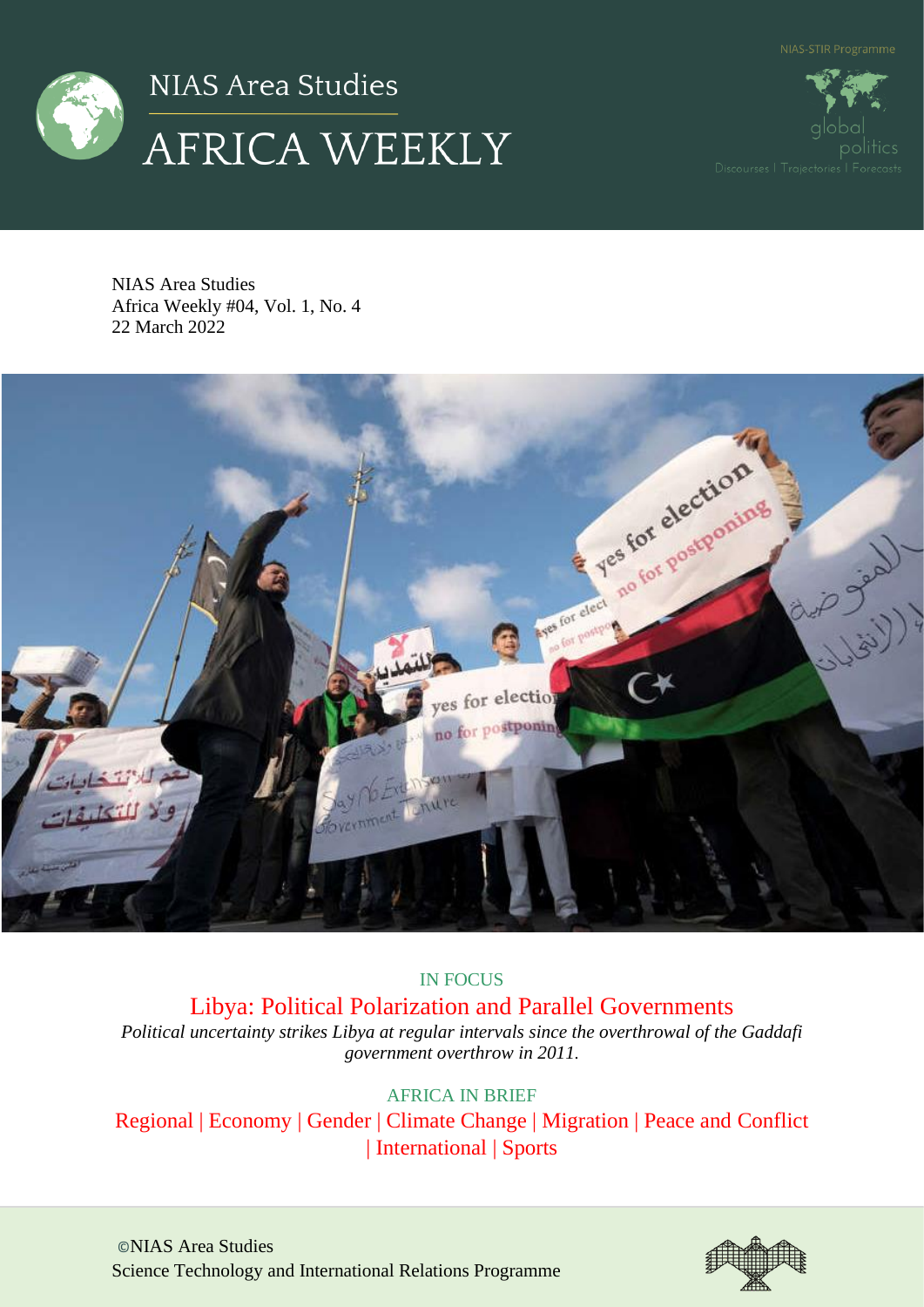# **COMMENTARY** Libya: Political Polarization and Parallel Governments

*Political uncertainty strikes Libya at regular intervals since the overthrowal of the Gaddafi government overthrow in 2011.*

# S Shaii



Image Source: The National/Reuters

In February 2022, Fathi Bashagha was sworn in as the new Prime Minister of Libya in place of Abdul Hamid Dbeibeh. The incumbent and interim Prime Minister is backed by the United Nations (UN). The election of Bashagha, a former interior minister, was subsequently approved on 1 March 2022 by the national parliament (Libyan House of Representative), located in Tobruk, a city in the far east of Libya. The Western faction leader Dbeibeh has not recognized the government of Bashagha, claiming that only through duly held national elections the Prime Minister can be chosen. The High State Council, a part of the Parliament based in Tripoli, has rejected the parliamentary declaration (of House of Representatives) designating Bashagha as Prime Minister. In a way, the political crisis has several fault lines, the roots of which can be traced to Arab Spring days and the Libyan political system cleaving it into East-West conflict. The immediate trigger for the current situation goes to the inability to hold national elections in December 2021. The national election was postponed by the national election commission citing inadequacies in election legislations and eligibility criteria of candidates. Of course, both Bashagha and Dbeibeh project the

current situation as a conflict between 'legitimate vs illegitimate', though both vie for political power in the country.

The Government of National Unity (GNU) came into power under the supervision of the UN on 10 March 2021 by bringing together different factions based in Tripoli and Tobruk, ending the decade-old divisions and polarizations. The country's administrative structures were split into two, between East and West of Libya, an oil rich State in the Eastern Mediterranean in North Africa. However, the current crisis has once again brought forth an enormous degree of political polarization in the country, which has also divided loyalties of armed forces of the country between two factions. In fact, from 2014- 15, Libya witnessed extremely polarized and separate regimes based on a regional basis which in turn was supported by various militias and external actors by their specific geopolitical and economic interests. For instance, from 2014 to 2021, a Government of National Unity was in power under Fayez al-Sarraj, based in Tripoli and was supported by Qatar and Turkey. Libyan National Army chief [General Khalifa Haftar](http://www.ipsnews.net/2020/03/ails-libyas-peace-process/) has had control of the eastern part of Libya based in Tobruk. Such an arrangement was supported by countries like Russia, Egypt, Saudi Arabia, the United Arab Emirates, etc. In 2021, a historic ceasefire was agreed upon among various warring parties through the Libyan Political Dialogue Forum, and an Interim Government under [Abdul Hamid Dbeibeh](https://en.wikipedia.org/wiki/Abdul_Hamid_Dbeibeh) (a businessman from the Western city of Misrata) was formed. The broader objective was to hold elections in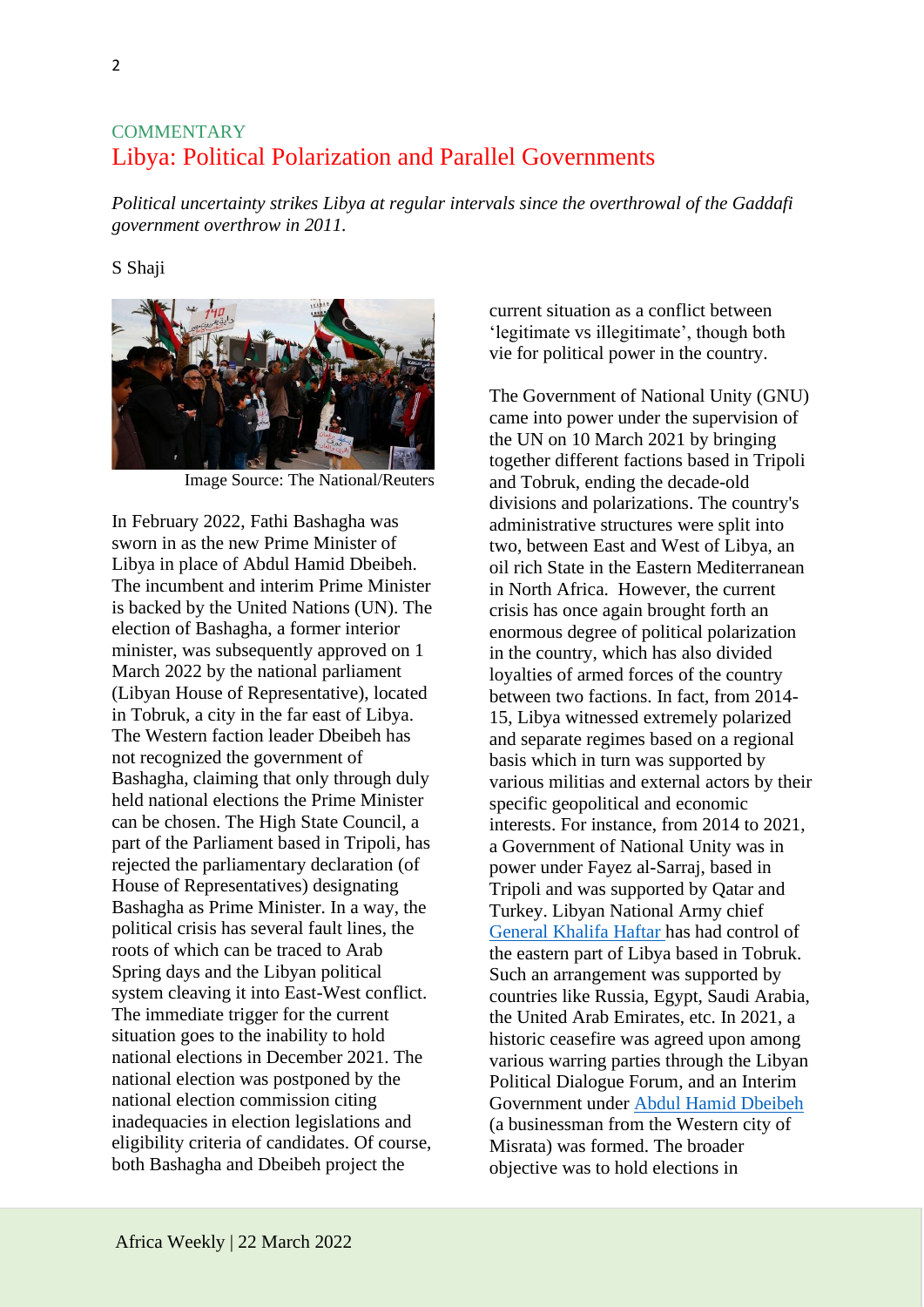December 2021. At the same time, Libya did not have a proper constitutional provision about electoral legislations, which was a significant inadequacy.

Interestingly, the existing electoral laws were approved by Speaker of Libyan House of Representative - Aguila Saleh Issa, a powerful politician. In other words, electoral laws which empower the election commission and electoral system were not approved by the Parliament but by the Speaker. Such a situation has created a hazy view of electoral processes; and has led to conflict and unhealthy competition among various political actors within the system. The Speaker himself entered the electoral fray, along with the surprise entry of Seif al-Islam Gaddafi (son of Muammar Gaddafi, the former ruler of Libya) and General Haftar. Even, Dbeibeh, who had earlier declared his intention not to run for Presidency, announced his candidature in November 2021. Such an intense power rivalry and aspirations brought the system to a standstill as the institutions could not decide the eligibility of the candidates to compete in elections for the highest office in the country.

The postponement of elections, uncertainty of future elections, and the control of oil resources have brought in political polarizations and fractured the institutions again while threatening the gains made in the last two years. The external actors also began to take sides in the political quagmire which Libya is currently facing. Most external actors consider this Eastern Mediterranean nation a gateway to Africa. Though now, the situation in Libya seems to be calm, at least outwardly, the human rights violations, divisions within Armed forces, violence against journalists and political activists are widely reported across the country. Bashagha has strong support from militia groups from Misrata

militias which resisted the attempts from the Eastern Wing under General Haftar to take over Tripoli. On the economic front, the El Sharara oil field, which produces 300,000 barrels per day, is closed following the political imbroglio that has paralysed the country's economy. There are several deadlocks over budgetary provisions on various aspects of the economy. There is a complete paralysis or absence of institutional or procedural efforts to undertake and implement decisions.

In sum, it has become a pattern in Libya, the state with the biggest oil resources in the African continent, that political uncertainty strikes the country at regular intervals after the overthrow of the Gaddafi Government by the NATObacked forces in 2011. Of course, the UN continues to support Dbeibeh as the official Prime Minster and pursue the path of political processes to conduct elections as early as June 2022. Recently, there have been proposals from the UN officials (such as Stephanie Williams, UN's Special Adviser on Libya) in charge of Libya to form a Joint Committee, comprising members from both the High State Council (the Western side) and the House of Representatives (the Eastern faction) to conduct elections, a promise made to 3 million eligible voters in the country through the Ceasefire Agreement in 2021. In the eventuality of such a proposition taking fruition, it could be a golden opportunity to usher Libya into political stability, durable peace and economic development and overcome the setbacks of recent times. It will be probably the last peaceful opportunity to end the country's continuous streak of parallel governments.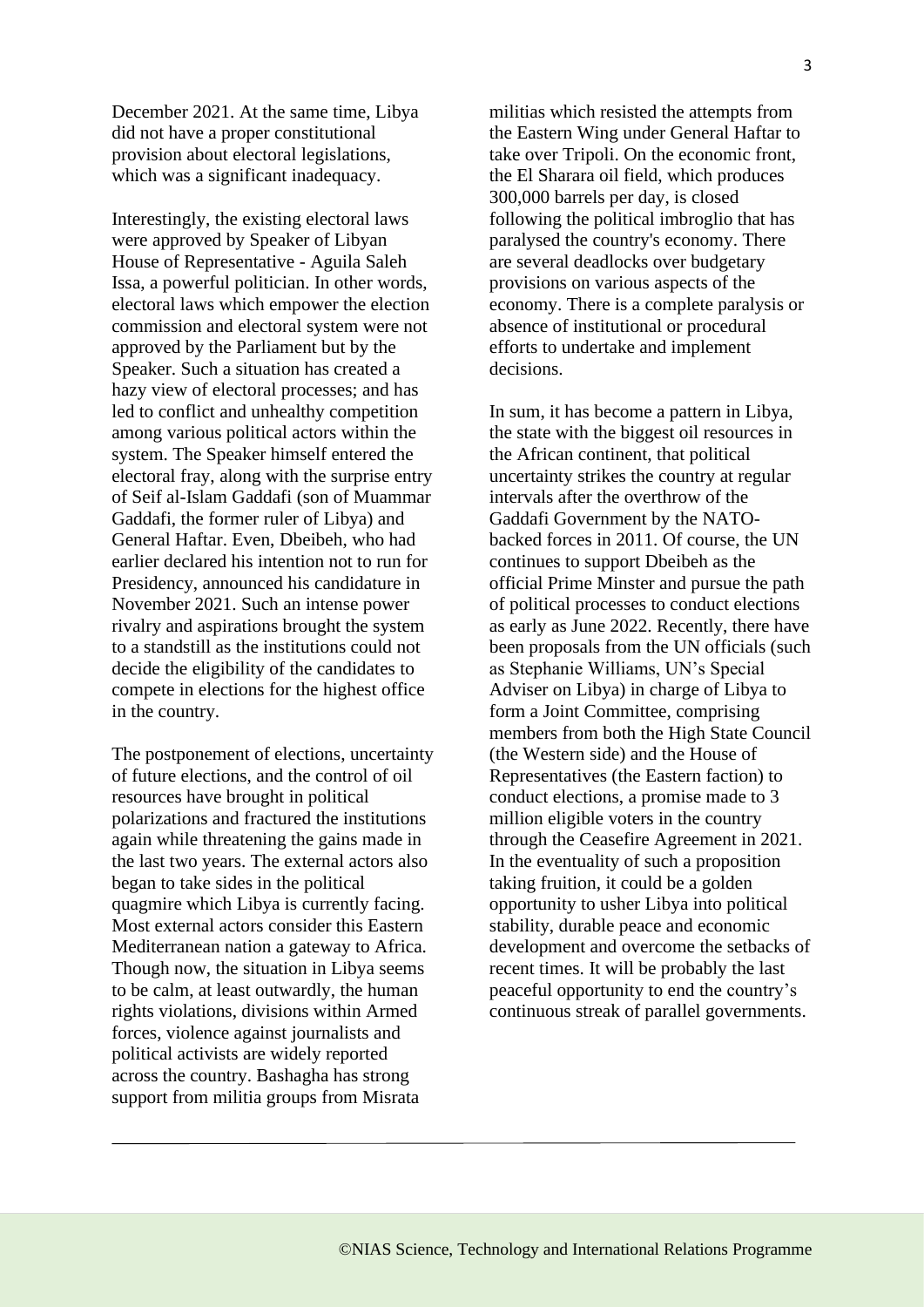# AFRICA IN BRIEF

16 March-22 March By Apoorva Sudhakar

# LIBYA

# UN officials call for holding long-pending elections

On 16 March, Under-Secretary-General for Political and Peacebuilding Affairs raised concerns in the UN Security Council over the political impasse in Libya and said: "Libya is now facing a new phase of political polarization, which risks dividing its institutions once again and reversing the gains achieved over the past two years." The UN official said the priority should be to fulfil the aspirations of 2.8 million registered voters and said: "They should be able to choose their leaders through credible, transparent, and inclusive elections according to an agreedupon constitutional and legal framework." Meanwhile, Libyans have expressed displeasure over the recent developments, including the appointment of a prime minister by the House of Representatives. Africanews quoted a few Libyans who opined that the solution to the crisis was holding elections; they said having two governments has only resulted in a "crisis of legitimacy" and negatively impacted the economy. (["Tensions](https://news.un.org/en/story/2022/03/1114082)  [rise in Libya as the risk of 'parallel](https://news.un.org/en/story/2022/03/1114082)  [governments' grows, Security Council hears,](https://news.un.org/en/story/2022/03/1114082)" *UN News*, 16 March 2022; ["Libyans react to](https://www.africanews.com/2022/03/18/libyans-react-to-stalemate-of-rival-governments-in-the-country/)  [stalemate of rival governments in the country,](https://www.africanews.com/2022/03/18/libyans-react-to-stalemate-of-rival-governments-in-the-country/)" *Africanews*, 18 March 2022)

#### ETHIOPIA

# The world should not forget Tigray, says WHO chief

On 16 March, World Health Organization (WHO) Director-General Tedros Ghebreyesus called on the international community to not forget the conflict in Tigray. Tedros drew a comparison with the war in Ukraine. The Guardian quoted him: "there is nowhere on earth where the health of millions of people is more under threat than in Tigray," adding, "Just as we continue to call on Russia to make peace in Ukraine, so we continue to call on Ethiopia and Eritrea to end the blockade, the siege, and allow safe access for humanitarian supplies and workers to save lives." Tedros listed out the medical emergencies in Tigray,

including the unavailability of treatment for 46,000 HIV patients and those suffering from tuberculosis, cancer, and diabetes. Tedros said a communication blackout under such a "catastrophic" situation would mean it was "a forgotten crisis. Out of sight and out of mind." (Lizzy Davies, ["'Nowhere on earth are](https://www.theguardian.com/global-development/2022/mar/17/nowhere-on-earth-are-people-more-at-risk-than-tigray-says-who-chief) people [more at risk than Tigray,' says WHO chief,](https://www.theguardian.com/global-development/2022/mar/17/nowhere-on-earth-are-people-more-at-risk-than-tigray-says-who-chief)" *The Guardian*, 17 March 2022)

# SUDAN

# Alleged gangrape of a teenager by security forces sparks outrage

On 15 March, demonstrations were held against the alleged gang rape of an 18-year-old girl by security forces in Khartoum. The teenager said as many as nine men in the uniform of security forces had beaten and raped her in the capital city when they were searching for people involved on 14 March's pro-democracy protests. The head of the country's Social Development Ministry said several cases of sexual assault had been reported from the same area over the past few weeks. The Ministry head said this was a tactic used by security forces to restrict movement. The Guardian quoted her: "That's a wellknown oppressive policy in our country … it is not the first time they have been doing this and it won't be the last time." She further said: "We have a history of using women's bodies, whether it's in Darfur or at the dispersal of the sit-in in 2019 or at the protests. The security apparatus use rape as part of their work." (Zeinab Mohammed Salih, ["Protests in Sudan](https://www.theguardian.com/global-development/2022/mar/16/protests-in-sudan-after-alleged-gang-rape-of-young-woman-by-security-forces)  [after alleged gang-rape of young woman by](https://www.theguardian.com/global-development/2022/mar/16/protests-in-sudan-after-alleged-gang-rape-of-young-woman-by-security-forces)  [security forces,](https://www.theguardian.com/global-development/2022/mar/16/protests-in-sudan-after-alleged-gang-rape-of-young-woman-by-security-forces)" *The Guardian*, 16 March 2022)

# SOUTH SUDAN

# UN official highlights crimes equivalent to war crimes in South Sudan

On 18 March, the UN Commission on Human Rights (OHCHR) in South Sudan released a report outlining the prevalence of evidence suggesting "that members of the Government of South Sudan have engaged in acts … amounting to war crimes" in parts of Central Equatoria and Western Equatoria. The Chair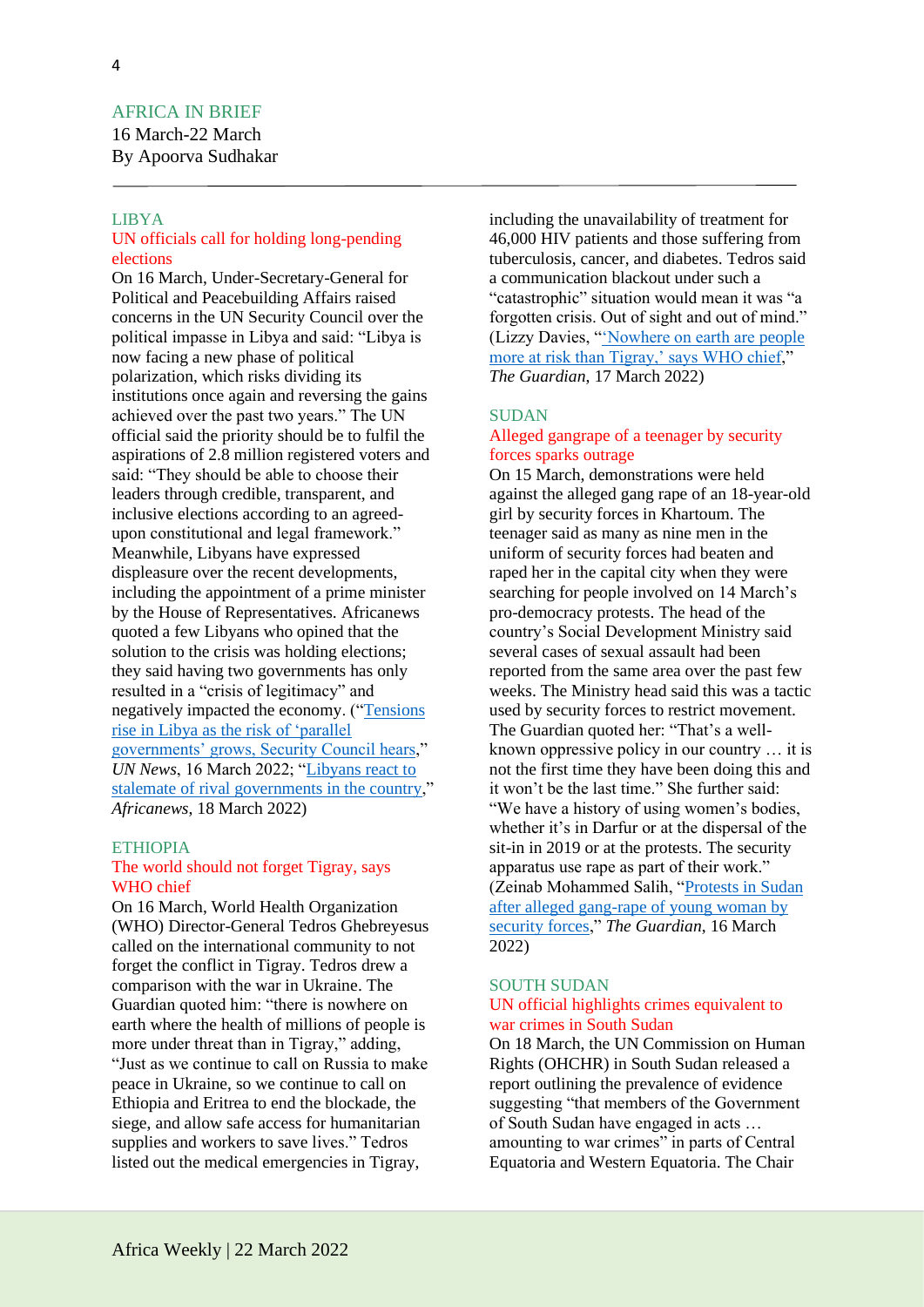of the Commission on Human Rights in South Sudan said 142 individuals were listed to be investigated for crimes under national and international law. The Chair accused the political elite of looting the money and food aid contributed by the rest of the world. The Chair said the report outlines conflict at the sub-national level and said: "Violent conflict at sub-national level cannot be separated from the political history of conflict in South Sudan, and has evolved from decades of war between political elites seeking political control of the country..." The Chair further highlighted instances of sexual violence and added: "Sexual violence in South Sudan has been instrumentalized as a reward and entitlement for the participation of youth in conflict, and as a means of building ethnic solidarity, as well as constituting a form of retribution against the 'enemy'." (["Abuses by South](https://www.aljazeera.com/news/2022/3/18/un-south-sudan-govt-abuses-amounting-to-war-crimes)  [Sudan govt amounts to 'war crimes': UN,](https://www.aljazeera.com/news/2022/3/18/un-south-sudan-govt-abuses-amounting-to-war-crimes)" *Al Jazeera*, 18 March 2022; ["Statement by](https://www.ohchr.org/en/statements/2022/03/statement-yasmin-sooka-chair-commission-human-rights-south-sudan-human-rights)  [Yasmin Sooka, Chair of the Commission on](https://www.ohchr.org/en/statements/2022/03/statement-yasmin-sooka-chair-commission-human-rights-south-sudan-human-rights)  [Human Rights in South Sudan, to the Human](https://www.ohchr.org/en/statements/2022/03/statement-yasmin-sooka-chair-commission-human-rights-south-sudan-human-rights)  [Rights Council,](https://www.ohchr.org/en/statements/2022/03/statement-yasmin-sooka-chair-commission-human-rights-south-sudan-human-rights)" *UN Office of the High Commissioner for Human Rights*, 18 March 2022)

# DEMOCRATIC REPUBLIC OF THE **CONGO**

#### Fourteen, including seven children, killed in machete attack in Ituri

On 18 March, 14 people were killed in a displaced people's camp in a machete attack in northwestern province Ituri. The casualties included seven children and five women. The news report quoted a community leader who accused the CODECO group of carrying out the attack. The attack comes amid a military crackdown, with the support of the Ugandan army. (["DR Congo: Fourteen killed in machete](https://www.aljazeera.com/news/2022/3/20/armed-group-in-dr-congo-kills-fourteen-people-in-machete-attack)  [attack in Ituri province,](https://www.aljazeera.com/news/2022/3/20/armed-group-in-dr-congo-kills-fourteen-people-in-machete-attack)" *Al Jazeera*, 20 March 2022)

#### NIGERIA

# Bandits kill at least 23 in the latest attack in Zamfara

On 20 March, at least 23 people, including a village head and three others holding important positions, were killed by bandits in a village in Zamfara State. The attack took place in the Bukkuyum Local Government Area. Premium Times outlines that attacks in the Bukkuyum and Anka areas have claimed 200 lives in 2022. A local youth leader said the

bandits struck in the morning as men had resorted to sleeping outside the community, in the bush, during night fearing attacks. The bandits began their attack as the men made their way back to the community; they looted shops and raided houses looking for livestock. (Mohammed Babangida, "Bandits kill village [head, 23 others in Zamfara,](https://www.premiumtimesng.com/news/headlines/518512-bandits-kill-village-head-23-others-in-zamfara.html)" *Premium Times*, 21 March 2022)

#### SOUTH AFRICA

#### Parliament divided over government stance on Russia-Ukraine war

On 17 March, President Cyril Ramaphosa said NATO was responsible for the war in Ukraine. Al Jazeera quoted Ramaphosa: "The war could have been avoided if NATO had heeded the warnings from amongst its own leaders and officials over the years that its eastward expansion would lead to greater, not less, instability in the region." However, Ramaphosa clarified that he would not "condone the use of force and violation of international law." The development has led to a difference of opinions in the South African parliament. The Deputy Minister of International Relations and Cooperation cautioned against taking sides, maintaining that South Africa has good bilateral relations with Russia and Ukraine. However, the Economic Freedom Fighters (EFF) separately met with the Russian Ambassador and pledged support to Russia. Meanwhile, the leader of the opposition party Democratic Alliance said the government "has picked the wrong side of history, and it has dragged 60 million South Africans along with it." The developments came after Ramaphosa claimed that South Africa had been approached to mediate the Russia-Ukraine war. (["S Africa's Ramaphosa:](https://www.aljazeera.com/news/2022/3/18/update-1-s-africas-ramaphosa-blames-nato-for-russias-war-in-ukraine)  [NATO to blame for Russia's war in Ukraine,](https://www.aljazeera.com/news/2022/3/18/update-1-s-africas-ramaphosa-blames-nato-for-russias-war-in-ukraine)" *Al Jazeera*, 18 March 2022; ["Russia-Ukraine](https://nation.africa/kenya/news/africa/-russia-ukraine-conflict-south-african-political-parties-clash-over-government-s-stance--3751776)  [conflict: South African political parties clash](https://nation.africa/kenya/news/africa/-russia-ukraine-conflict-south-african-political-parties-clash-over-government-s-stance--3751776)  [over government's stance,](https://nation.africa/kenya/news/africa/-russia-ukraine-conflict-south-african-political-parties-clash-over-government-s-stance--3751776)" *Nation*, 17 March 2022)

# REGIONAL

### Cyclone Gombe claims 53 lives in Mozambique, six in Malawi

On 18 March, the death toll from tropical Cyclone Gombe reached 53 in Mozambique, a week after the cyclone made landfall on 11 March. On 17 March, the National Institute of Disaster Management (INGC) said 80 people were wounded at 400,000 people impacted in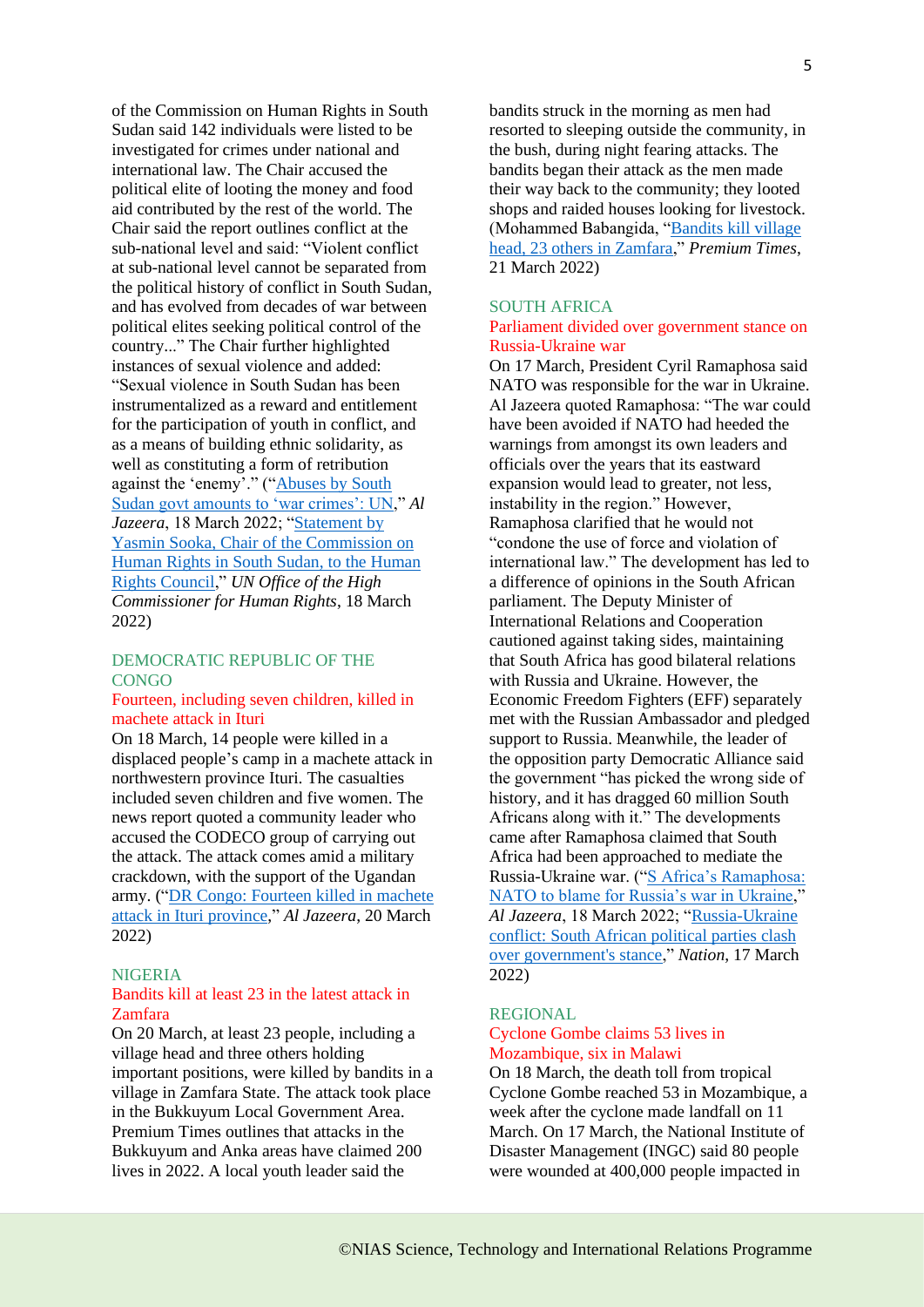northern and central Mozambique; 45,000 homes were completely destroyed and 30,000 partially destroyed. The cyclone has also affected parts of Madagascar and Malawi, with the latter recording six fatalities.

(["Mozambique: Cyclone Gombe death toll](https://www.aljazeera.com/news/2022/3/18/mozambique-cyclone-gombe-death-toll-rises-to-53)  [rises to 53,](https://www.aljazeera.com/news/2022/3/18/mozambique-cyclone-gombe-death-toll-rises-to-53)" Al Jazeera, 18 March 2022; ["Tropical Cyclone Gombe -](https://reliefweb.int/disaster/tc-2022-000184-moz) Mar 2022," *ReliefWeb*, March 2022)

# Over 6000 flee to the Gambia amid operation against Casamance separatists

On 20 March, Africanews reported nearly 6,000 people had fled from Senegal to the Gambia after the former began a military operation against the Casamance rebels. The Gambian National Crisis Management Agency said the total number of fleeing stood at 6,350, including 4,508 displaced. The agency said the Foni Kansala area in the Gambian territory accommodated refugees and IDPs as fighting against the Movement of Democratic Forces of Casamance (MFDC) continued. (["Operation](https://www.africanews.com/2022/03/20/operation-casamance-at-least-6-000-people-flee-to-the-gambia/)  [Casamance: At least 6,000 people flee to the](https://www.africanews.com/2022/03/20/operation-casamance-at-least-6-000-people-flee-to-the-gambia/)  [Gambia,](https://www.africanews.com/2022/03/20/operation-casamance-at-least-6-000-people-flee-to-the-gambia/)" *Africanews*, 20 March 2022)

# ECOWAS to continue working with Burkina Faso

On 17 March, Ghana's Foreign Minister said the Economic Community of West African States (ECOWAS) would not abandon Burkina Faso. The Minister led an ECOWAS delegation to Burkina Faso and said the regional bloc would continue to work with Ouagadougou despite concerns over the military government's three-year transition plan. The Ghanian minister said: "The issues and the problems that plague Burkina Faso are our problems. It is not in this time of need of Burkina Faso that ECOWAS will abandon it." The statement comes despite the suspension of Burkina Faso from ECOWAS in January. (["West African bloc says it won't abandon](https://www.aljazeera.com/news/2022/3/18/west-african-bloc-says-will-not-abandon-burkina-faso-after-coup)  [Burkina Faso after coup,](https://www.aljazeera.com/news/2022/3/18/west-african-bloc-says-will-not-abandon-burkina-faso-after-coup)" *Al Jazeera*, 18 March 2022)

# Over 70 dead or missing over two weeks, says IOM

On 17 March, the International Organization for Migration (IOM) said over 70 people had died or gone missing at sea over the last two weeks. The estimates were made after the 12 March incident wherein a boat with 25 migrant passengers capsized off the Libyan coast;

seven bodies were recovered, six people rescued, and 12 remained missing. The total number of dead or missing has risen to 215 in 2022. The Libya Chief of Mission for the IOM expressed disappointment over the lack of action to address the risks of travelling through the Central Mediterranean and called for safer migration options. (["UN says at least 70](https://news.un.org/en/story/2022/03/1114172)  [migrants dead or missing off Libyan coast,](https://news.un.org/en/story/2022/03/1114172)" *UN News*, 17 March 2022)

### INTERNATIONAL UN body warns of food and fuel shortage in Africa

On 16 March, the United Nations Conference on Trade and Development (UNCTAD) warned that the war in Ukraine could trigger food shortages in several regions, especially in North Africa and East Africa. The UNCTAD described Russia and Ukraine as key players in two products - food and fuel. The report outlined the continent's wheat imports and said Africa imported 32 per cent of its wheat from Ukraine and 12 per cent from Russia. The rise in prices of fuel have also affected Africa; for example, in Zimbabwe, three price increases were blocked by lowering fuel taxes. The UNCTAD said such developments are a recipe for civil unrest. (["Ukraine war could](https://www.news24.com/news24/africa/news/ukraine-war-could-trigger-food-riots-in-fragile-african-countries-un-body-20220318)  [trigger food riots in fragile African countries -](https://www.news24.com/news24/africa/news/ukraine-war-could-trigger-food-riots-in-fragile-african-countries-un-body-20220318) [UN body,](https://www.news24.com/news24/africa/news/ukraine-war-could-trigger-food-riots-in-fragile-african-countries-un-body-20220318)" *News24*, 18 March 2022)

# France24 and RFI radio suspended by Mali's military government

On 16 March, Mali's military government accused France24 and the RFI radio of reporting on "false allegations" of abuse by the army and therefore, called for the suspension of the news outlets. France24 quoted from a statement which read that the government "categorically rejects these false allegations against the valiant FAMa" [Malian Armed Forces] and has launched "a procedure...to suspend the broadcasting of RFI...and France 24 until further notice." In response, French President Emmanuel Macron said the military government's decision contradicts the espoused by Malians since the country's independence. The parent company of France24 and RFI radio called the military government's justifications as "unfounded accusations." (["Mali's ruling junta orders](https://www.france24.com/en/france/20220317-mali-s-ruling-junta-orders-suspension-of-france-24-and-rfi)  suspension of FRANCE 24 and RFI." *France24*, 17 March 2022)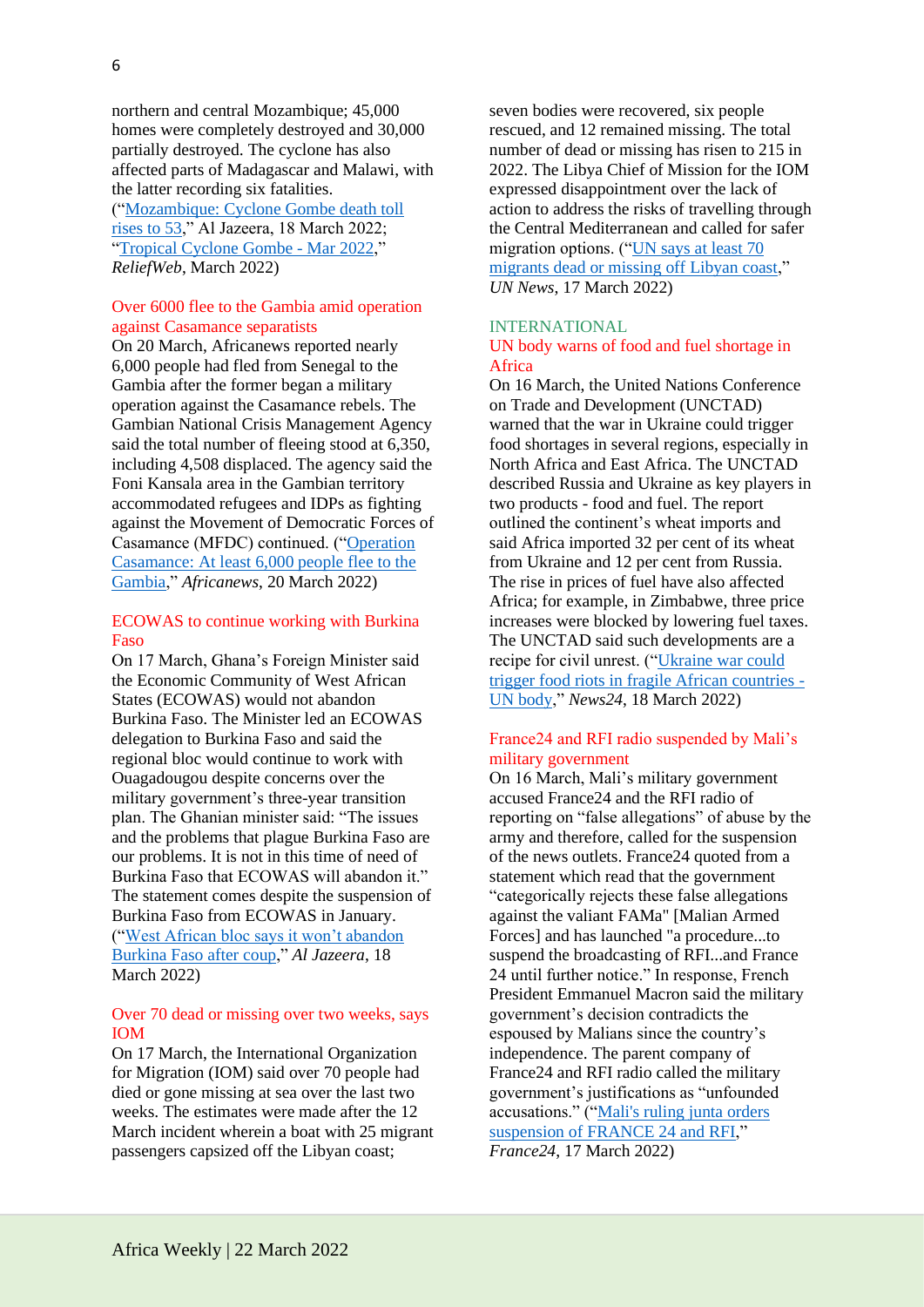# African countries cannot remain neutral on Ukraine, says US ambassador

On 18 March, the BBC reported that the US ambassador to the UN, Linda Thomas-Greenfield, said that African countries cannot be neutral over the war in Ukraine. Thomas-Greenfield said the war today is not similar to the Cold War and also maintained that the US would give the green signal to South Africa's

offer to mediate. The US ambassador's remarks came after 17 African countries abstained, and eight were absent during the vote in the UN General Assembly on Russia's invasion of Ukraine. (["African nations'](https://www.bbc.com/news/live/world-africa-60392384?ns_mchannel=social&ns_source=twitter&ns_campaign=bbc_live&ns_linkname=6234088fec502b53cd482a4f%26African%20nations%27%20neutrality%20on%20Ukraine%20war%20under%20fire%262022-03-18T13%3A23%3A06%2B00%3A00&ns_fee=0&pinned_post_locator=urn:asset:cae23436-77fa-45c7-972c-347983c512d8&pinned_post_asset_id=6234088fec502b53cd482a4f&pinned_post_type=share)  [neutrality on Ukraine war under fire,](https://www.bbc.com/news/live/world-africa-60392384?ns_mchannel=social&ns_source=twitter&ns_campaign=bbc_live&ns_linkname=6234088fec502b53cd482a4f%26African%20nations%27%20neutrality%20on%20Ukraine%20war%20under%20fire%262022-03-18T13%3A23%3A06%2B00%3A00&ns_fee=0&pinned_post_locator=urn:asset:cae23436-77fa-45c7-972c-347983c512d8&pinned_post_asset_id=6234088fec502b53cd482a4f&pinned_post_type=share)" *BBC*, 18 March 2022)

# About the authors

Apoorva Sudhakar is a Project Associate at the National Institute of Advanced Studies and Poulomi Mondal is a postgraduate scholar at the South Asian Studies Centre at the Pondicherry University.